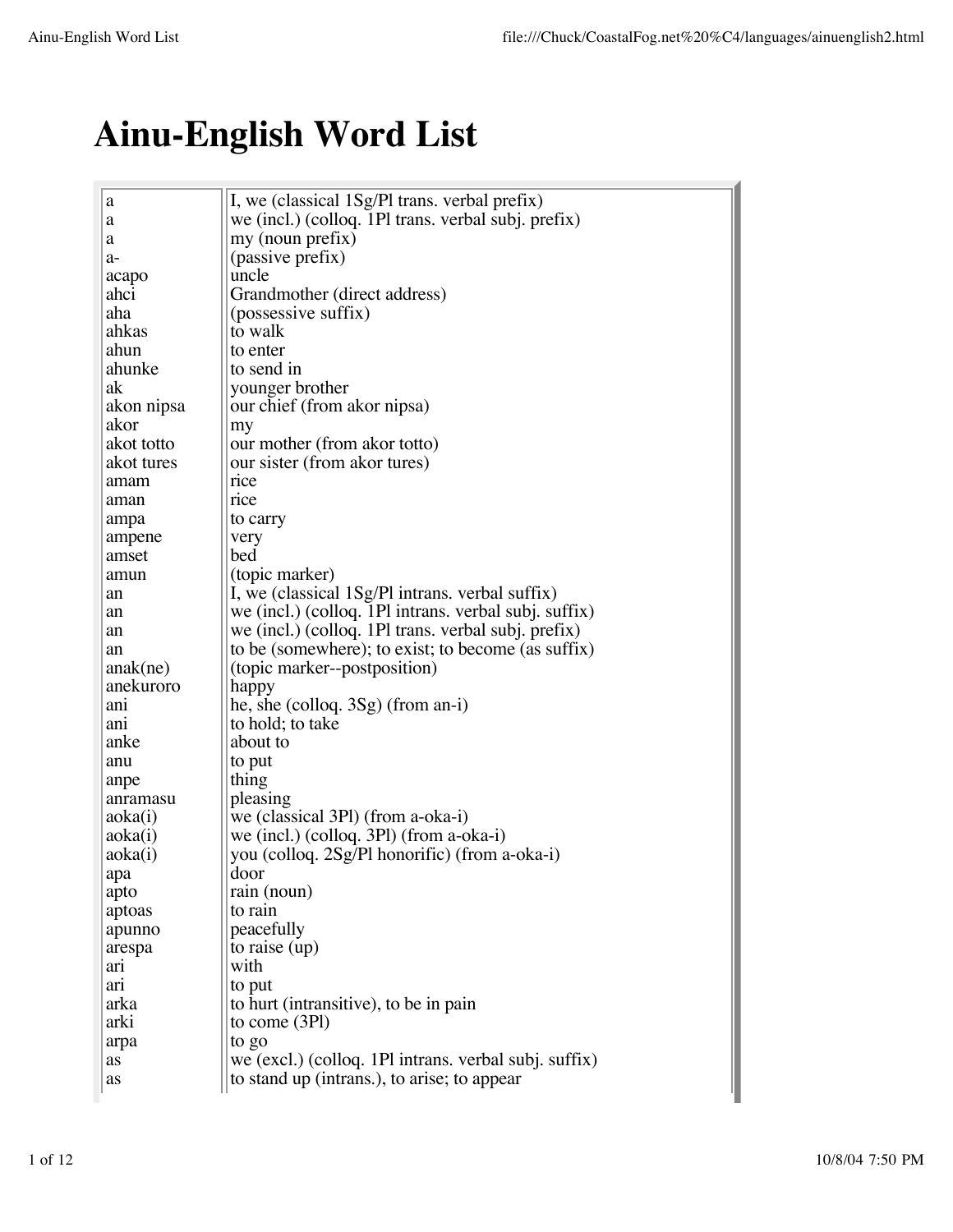| asi            | to stand (something) up (trans.)                      |
|----------------|-------------------------------------------------------|
| asikne         | five                                                  |
| asin           | to exit                                               |
| asınuma        | I (classical $1Sg$ ) (from a-sir-oma)                 |
| asir           | new                                                   |
| asrukonna      | to stand                                              |
| assokotor      | wall                                                  |
| at             | rope                                                  |
| atomte         | beautiful ( $a =$ indefinite subject)                 |
| atte           | to drop                                               |
| auwesuye       | interesting                                           |
| awa            | then                                                  |
| awki           | to say                                                |
| ay             | arrow                                                 |
| aynu           | person; Ainu                                          |
| caka           | to open                                               |
| cari           | to throw; to scatter                                  |
| casi           | mountain castle                                       |
| ceh            | fish                                                  |
|                |                                                       |
| cep            | fish                                                  |
| ci             | we (excl.) (colloq. 1Pl intrans. verbal subj. prefix) |
| cikaye         | bent; broken $(c_i$ = indefinite subject)             |
| cikap          | bird                                                  |
| cikka          | to drop                                               |
| cinkeutarikehe | parents and others                                    |
| cip            | boat, ship                                            |
| cipo           | to row a boat                                         |
| cirikinka      | to rise high                                          |
| cis            | to cry                                                |
| cise           | house; home                                           |
| ciw            | to pierce                                             |
| ciyehe         | penis                                                 |
| ciyene         | penis                                                 |
| cup            | sun                                                   |
| cupka          | east                                                  |
| cuporo         | belly                                                 |
| e              | you (2Sg verbal subj./obj. prefix)                    |
| e              | your (noun prefix)                                    |
| $e-$           | (applicative prefix)                                  |
| eani           | you (colloq. 2Sg) (from e-an-i)                       |
| earkaparpe     | only thin clothes                                     |
| earkinne       | awfully                                               |
| easir          | (topic marker)                                        |
| easkay         | can (do)                                              |
| eaykap         | $can't$ (do)                                          |
| ec1            | you (2Pl verbal subj./obj. prefix)                    |
| ecioka(i)      | you (classical/colloq. 2Pl) (from eci-oka-i)          |
| e(e)           | to eat                                                |
| eh             | to come                                               |
| eikura         | to send (a thing)                                     |
| eiwanke        | to use                                                |
| eiyok          | to sell                                               |
| ek             |                                                       |
|                | to come                                               |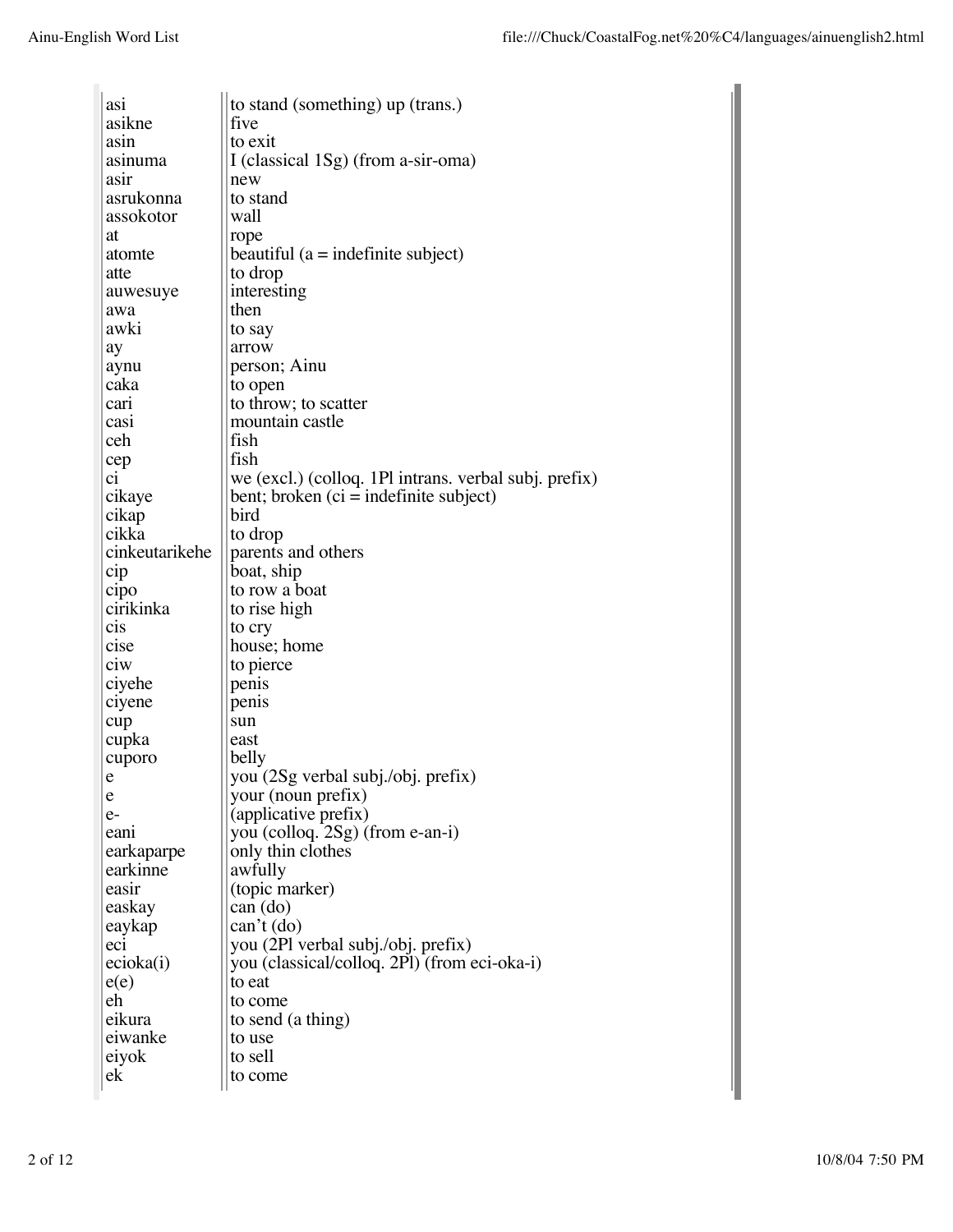| ekaci       | child                                                |
|-------------|------------------------------------------------------|
| ekasi       | grandfather                                          |
| ekimne      | to go to the mountains                               |
| en          | I (colloq. 1Sg verbal obj. prefix)                   |
| ene         | any; anything; thus                                  |
| enere       | to swing (transitive)                                |
| enkasike    | over there                                           |
| eper        | bear (animal)                                        |
| epis        | beach                                                |
| episne      | to go to the beach                                   |
| eraman      | to know                                              |
| eramisikari | not to understand                                    |
| erampetek   | not to know                                          |
| erampokinu  | to be a pity                                         |
| erum        | rat                                                  |
| es          | you (2Pl verbal subj./obj. prefix)                   |
| esan        | to go out there; to protrude                         |
| esanı       | peninsula (from esan-i)                              |
| esinuma     | you (classical. 2Sg) (from e-sir-oma)                |
| esose       | to borrow                                            |
| etay        | to draw (a sword) (out or against something)         |
| ewen        | to become bad                                        |
| goza        | mat                                                  |
| hampe       | father                                               |
| hanı        | (imperative particle)                                |
| hanke       | near                                                 |
| hapo        | mother                                               |
| haw(e)      | voice                                                |
| hawe        | it is said that                                      |
| hekaci      | child                                                |
| hekomo      | to leave, to depart (intransitive)                   |
| hemanta     | what?                                                |
| hemoy       | herring                                              |
| hempak      | how many?                                            |
| hempar      | when?                                                |
| henke       | old man                                              |
| hetuku      | to come out; to rise (of the sun)                    |
| hı          | (nominalizing verb suffix)                           |
| hine        | and                                                  |
| hitara      | (durative suffix)                                    |
| hohki       | to die                                               |
| hok         | to buy                                               |
| hoku        | husband                                              |
| hokukor     | to take a husband                                    |
| hoppa       | to leave (transitive)                                |
| hopu(ni)    | to rise, to get up (from bed); to get started (from) |
| horai       | to live                                              |
| horari      | to live (somewhere), to dwell                        |
| hosi        | leggings                                             |
| hosipi      | to return (intrans.)                                 |
| hosipika    | to return (trans.)                                   |
| hoyupu      | to run                                               |
| huci        | grandmother                                          |
|             |                                                      |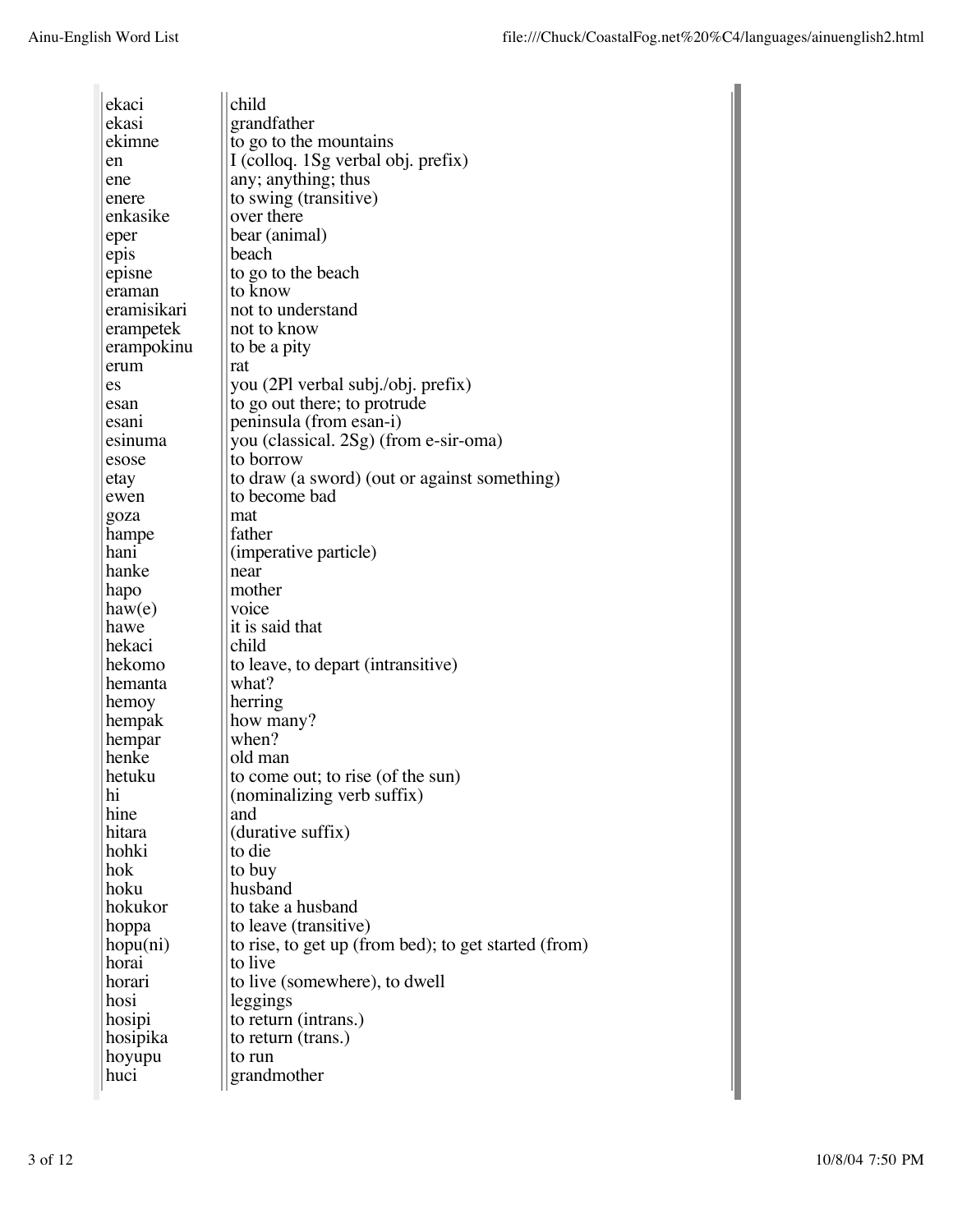| hum                        | sound; feeling                                                |
|----------------------------|---------------------------------------------------------------|
| humas                      | to feel                                                       |
| humi                       | it seems to be, it appears                                    |
| humna                      | who?                                                          |
| hunak(ka)                  | where?                                                        |
| hure                       | red                                                           |
| hureka                     | to redden                                                     |
| husko                      | old                                                           |
| $\mathbf{1}$               | (nominalizing suffix indicating 'place where' or 'time when') |
| $\mathbf{i}$               | me, us (classical 1Sg/Pl verbal obj. prefix)                  |
| i                          | us (incl.) (colloq. 1Pl intrans. verbal obj. suffix)          |
| icen                       | money                                                         |
| ika                        | to overflow, to spill; to fall (from a ship)                  |
| ike                        | (nominalizing suffix indicating 'thing' or 'person')          |
| ike                        | then                                                          |
| ikor                       | sheath                                                        |
| inankur                    | which person (from ine-an-kur)                                |
|                            | which?                                                        |
| inanpe                     | to make                                                       |
| <i>naw</i>                 | four                                                          |
| <sub>1</sub> nen<br>inkar  | to see                                                        |
| inukuri                    | unbearable                                                    |
| inuma                      | treasure                                                      |
| inunkuri                   | unbearable                                                    |
|                            |                                                               |
| ipe                        | to eat<br>foster                                              |
| <i><b>nesu</b></i><br>1sam | to not exist; to die                                          |
|                            | rabbit                                                        |
| isepo<br>1SOU <sub>n</sub> | to hunt                                                       |
| itah                       | words                                                         |
| itak                       | to speak; language; word; voice                               |
| itako                      | to speak                                                      |
| iteki                      | never; "Don't"                                                |
| <b>sturen</b>              | to bless                                                      |
| iyekarkar                  | to do something to me (from i-ekarkar)                        |
| iyoykir                    | implements of rites                                           |
| iyoype                     | treasure                                                      |
| ka                         | also, too                                                     |
| ka                         | string                                                        |
| ka                         | top                                                           |
| kahkemacihi                | young lady                                                    |
| kahkemah(a)                | young lady                                                    |
| kampi                      | money order                                                   |
| kampi                      | letter (missive)                                              |
| kampi                      | study (noun)                                                  |
| kamuy                      | bear (animal)                                                 |
| kamuy                      | god                                                           |
| kane                       | gold; golden                                                  |
| kar                        | to make                                                       |
| kar                        | to take                                                       |
| karkar                     | to do                                                         |
| karkar                     | to wrap                                                       |
| kasi                       | $top (of)$ ; on top of (postposition)                         |
|                            |                                                               |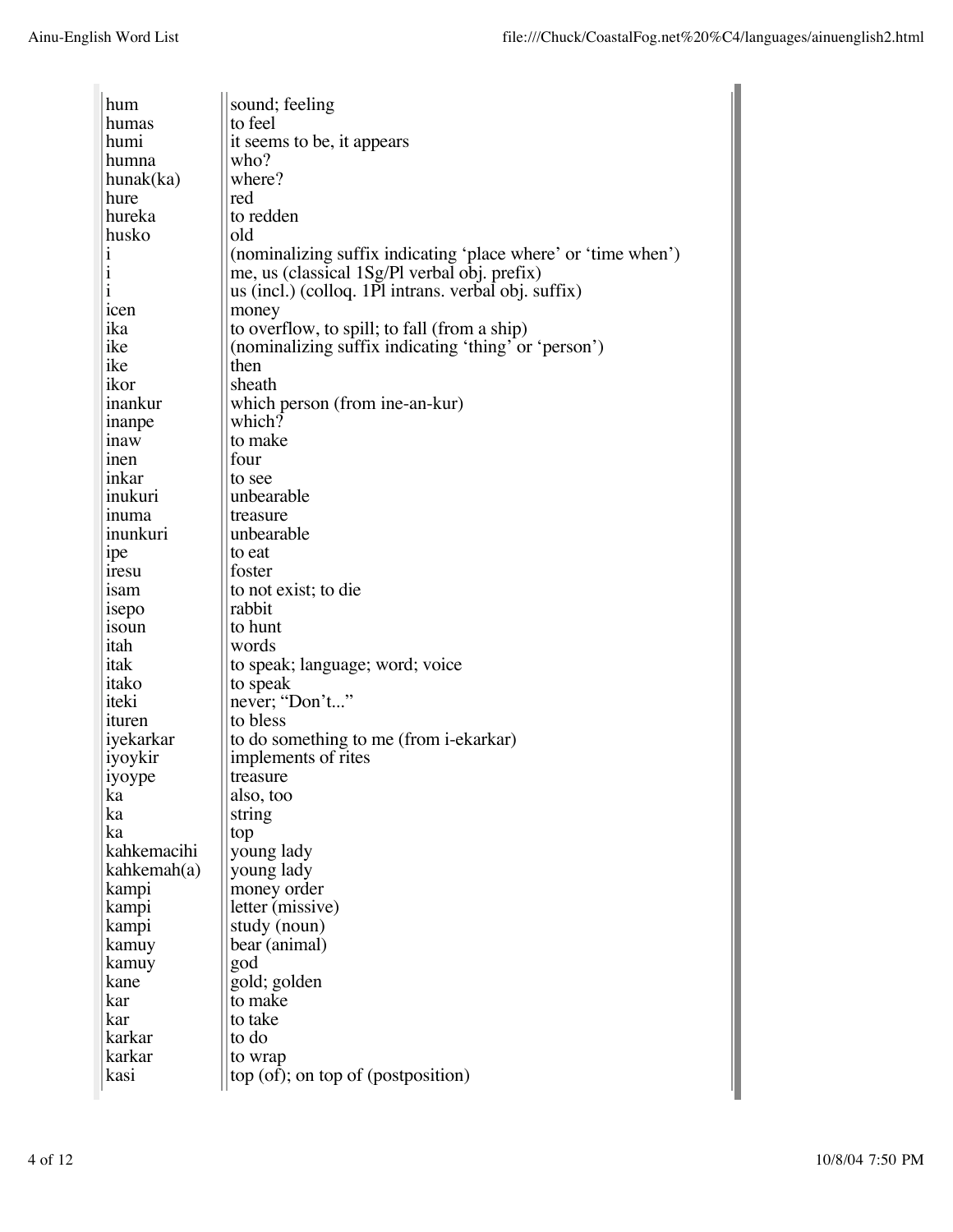| kaskamuy             | protective god                                |
|----------------------|-----------------------------------------------|
| kaspa                | to surpass; excessively                       |
| kasuno               | than                                          |
| kat                  | to build                                      |
| kay                  | to carry (on the back)                        |
| kaya                 | sail                                          |
| kaye                 | to bend; to break (trans.)                    |
| keera'an             | tasty, delicious                              |
| kera                 | to taste                                      |
| keran                | tasty, delicious(from kera-an)                |
| keray                | thanks                                        |
| keri                 | shoe                                          |
| kesto                | daily                                         |
| keu                  | to thunder                                    |
| kewe                 | body (corpse?)                                |
| kewtum               | heart; feelings                               |
| ki                   | to do                                         |
| kikkik               | to beat (someone)                             |
| kim                  | mountain                                      |
| kina                 | grass, herbs                                  |
| kira                 | to flee, to escape                            |
| kiraw                | horn                                          |
| kisar                | leg                                           |
| kisar                | rabbit                                        |
|                      | to slash with a sword                         |
| kitamsuye<br>kitayna |                                               |
| koca                 | top<br>front                                  |
| komke                | to fold, to bend (intrans.)                   |
| komo                 | to fold, to bend (trans.)                     |
| kon rametok          | his bravery (from kor rametok)                |
| kopa                 | to misread; to pretend                        |
| kor                  | to have; to own                               |
| kore                 | to give                                       |
| korka                | though                                        |
| korpare              | to give; to do the favor of (doing something) |
| kosanu               | all at once                                   |
| kosne                | light; lightly                                |
| kosunke              | to lie (tell lies)                            |
| kotan                | village                                       |
| kote                 | to tie                                        |
| kotor                | horizontally                                  |
| kotor                | mask                                          |
| koyki                | to kill                                       |
| koyki                | to strike, to hit                             |
| koytah               | to talk to                                    |
| koytak               | to talk to                                    |
| ku                   | I (colloq. 1Sg verbal subj. prefix)           |
| ku                   | I (colloq. 1Sg verbal subj. prefix)           |
| ku                   | to drink; to smoke (tobacco)                  |
| kuani                | I (colloq. $1Sg$ ) (from ku-an-i)             |
| kukorkur             | my husband (literally "the person I have")    |
| kuni                 | must be                                       |
| kunne                | black                                         |
|                      |                                               |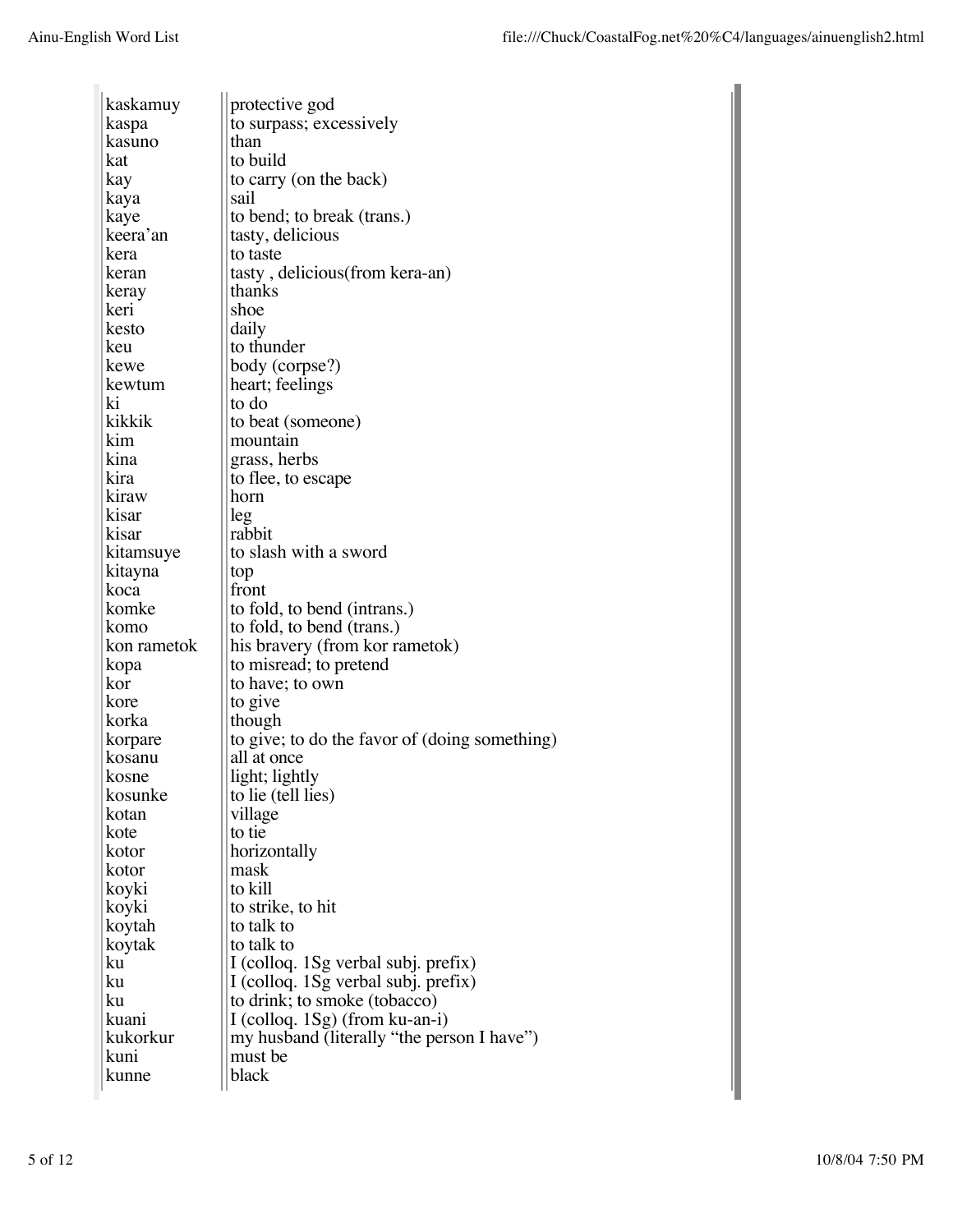| kunne                      | like                                                                   |
|----------------------------|------------------------------------------------------------------------|
| kunneiwa                   | morning                                                                |
| kunneywa                   | morning                                                                |
| kunneywaan                 | to become morning                                                      |
| kur                        | (nominalizing suffix 'person')                                         |
| kur                        | shadow                                                                 |
| kurasno                    | black                                                                  |
| kurka                      | surface                                                                |
| kurpoki                    | underneath                                                             |
| kuru                       | person                                                                 |
| kus                        | perhaps                                                                |
| kusu                       | because; in order to; to intend to                                     |
| kuykuy                     | to bite                                                                |
| mahpooho                   | girl                                                                   |
| mak                        | mountain side                                                          |
| maka                       | backwards                                                              |
| maka                       | to open (trans.)                                                       |
| makke                      | to open (intran.)                                                      |
| maknatara                  | to gleam                                                               |
| mamma                      | milk                                                                   |
| man                        | to swim                                                                |
| manuyke                    | and                                                                    |
| mat                        | to happen                                                              |
| mat                        | wife                                                                   |
| matak(ihi)                 | younger sister                                                         |
| matkaci                    | girl                                                                   |
| matkor                     | to take a wife                                                         |
| mean                       | cold                                                                   |
| menoko                     | girl                                                                   |
| merekopo                   | girls                                                                  |
| meske                      | to come off                                                            |
| mesu                       | to tear off                                                            |
| meunatara                  | splendid                                                               |
| mew                        | to stretch                                                             |
| mure                       | to dress (put on clothing)                                             |
| mike                       | to glitter                                                             |
| mokor                      | to sleep                                                               |
| mom                        | to float (intrans.)                                                    |
| momka                      | to float (trans.)                                                      |
| mon                        | and                                                                    |
| mono                       | quietly                                                                |
| $\text{mosir}(\text{ihi})$ | country (homeland)                                                     |
| moyre                      | slow; slowly                                                           |
| mukcar                     | chest (thorax)                                                         |
| mut                        | to wear                                                                |
| naa                        | too, also                                                              |
| nan                        | face; surface                                                          |
| nankor                     | perhaps                                                                |
| nay                        | river                                                                  |
| ne                         | to be (equational verb/copula); to become; to start (as verbal suffix) |
| nea(n)                     | that; those (demonstrative)                                            |
| nekonan                    | what kind of?                                                          |
| nep                        | what? which?                                                           |
|                            |                                                                        |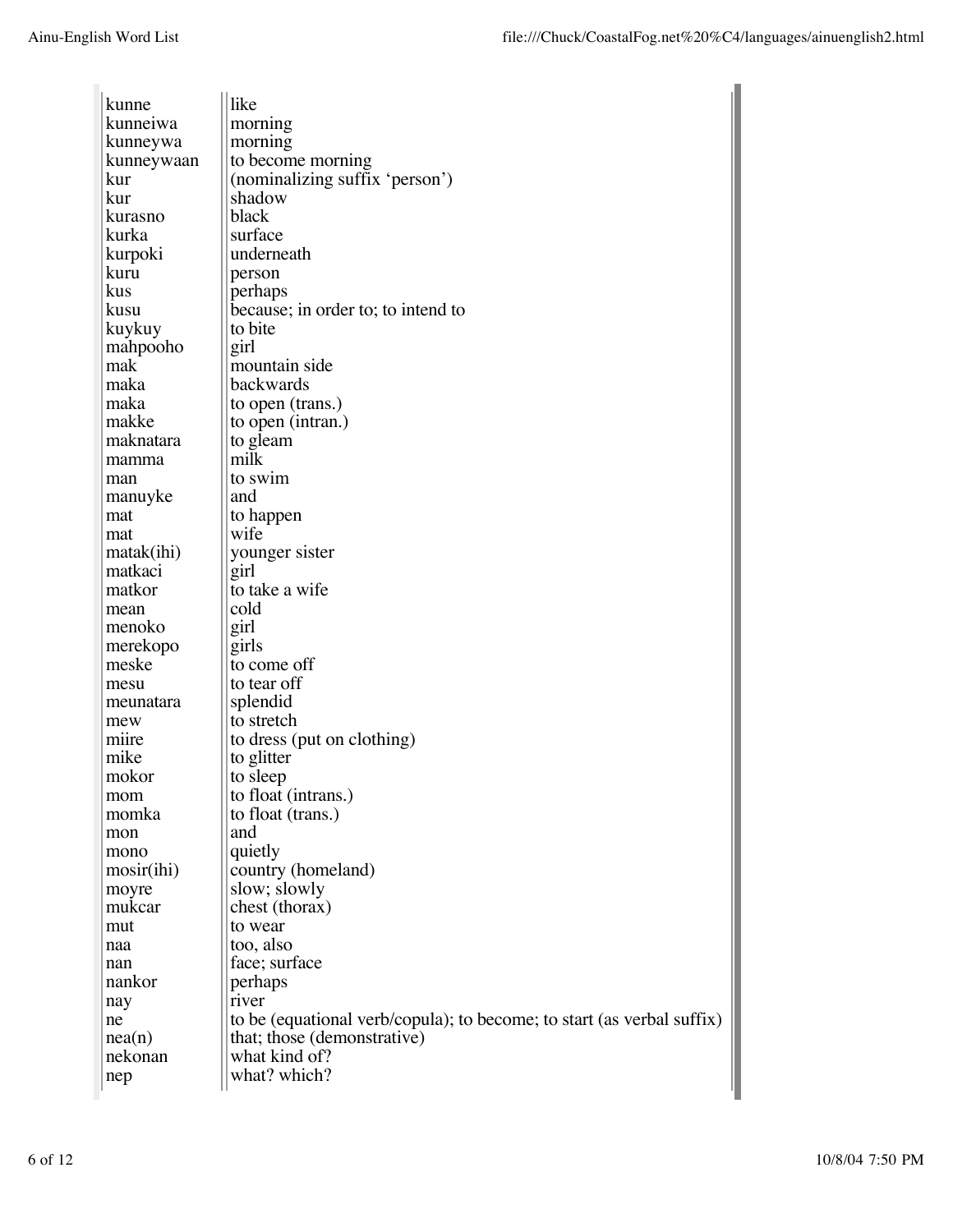| netopa         |           | body                                                               |
|----------------|-----------|--------------------------------------------------------------------|
| newa           |           | that (demonstrative)                                               |
| ney            |           | there                                                              |
| $n_{1}$        |           | tree                                                               |
| niatus         |           | pail, bucket                                                       |
|                | nicayteh  | firewood                                                           |
| nimpa          |           | to drag                                                            |
|                | ninkarihi | earrings                                                           |
| nipa           |           | chief                                                              |
|                | nisatke   | next day                                                           |
| nispa          |           | master                                                             |
| nissui         |           | clouds                                                             |
| niste          |           | strong                                                             |
| no             |           | (adverbializing suffix)                                            |
| nosiki         |           | center, middle                                                     |
| noski          |           | center, middle                                                     |
| nospa          |           | to chase                                                           |
| noye           |           | to turn; to wrap                                                   |
| nu(u)          |           | to hear; to listen                                                 |
| nuca           |           | Russian                                                            |
| nukar          |           | to see                                                             |
| nupe           |           | tears                                                              |
| nupek          |           | light                                                              |
| nuye           |           | to write; to tattoo; to carve                                      |
| $\mathbf{o}$   |           | to put on, attach, put in                                          |
| oanray         |           | dead                                                               |
| oasi           |           | about to                                                           |
|                | oharkisi  | left side                                                          |
| ohta           |           | into                                                               |
| oka(y)         |           | to exist, to be; to stay                                           |
| oka(i)         |           | they (classical/colloq. 3Pl) (from oka-i)                          |
| okere          |           | to finish                                                          |
|                | okirasnu  | strong                                                             |
| okkay<br>okkew |           | boy<br>neck                                                        |
|                |           | to exist                                                           |
| oma            |           | to love                                                            |
| omap           |           | to put, to place                                                   |
| omare          | omayse    | floor                                                              |
| ona            |           | father                                                             |
| onne           |           | to (postposition)                                                  |
|                | onuman    | evening                                                            |
|                | ooya'an   | various                                                            |
| or             |           | inside (postposition)                                              |
|                | orawki    | to escape                                                          |
|                | orowa(no) | from; then (postposition); (also, marks agent of passive sentence) |
|                | orpak(no) | up to (postposition)                                               |
| orun           |           | to (directed toward)                                               |
| oruspe         |           | rumors                                                             |
| orwa           |           | then                                                               |
| osip           |           | to return                                                          |
| oskoni         |           | to catch                                                           |
| osma           |           | to begin; suddenly                                                 |
|                |           |                                                                    |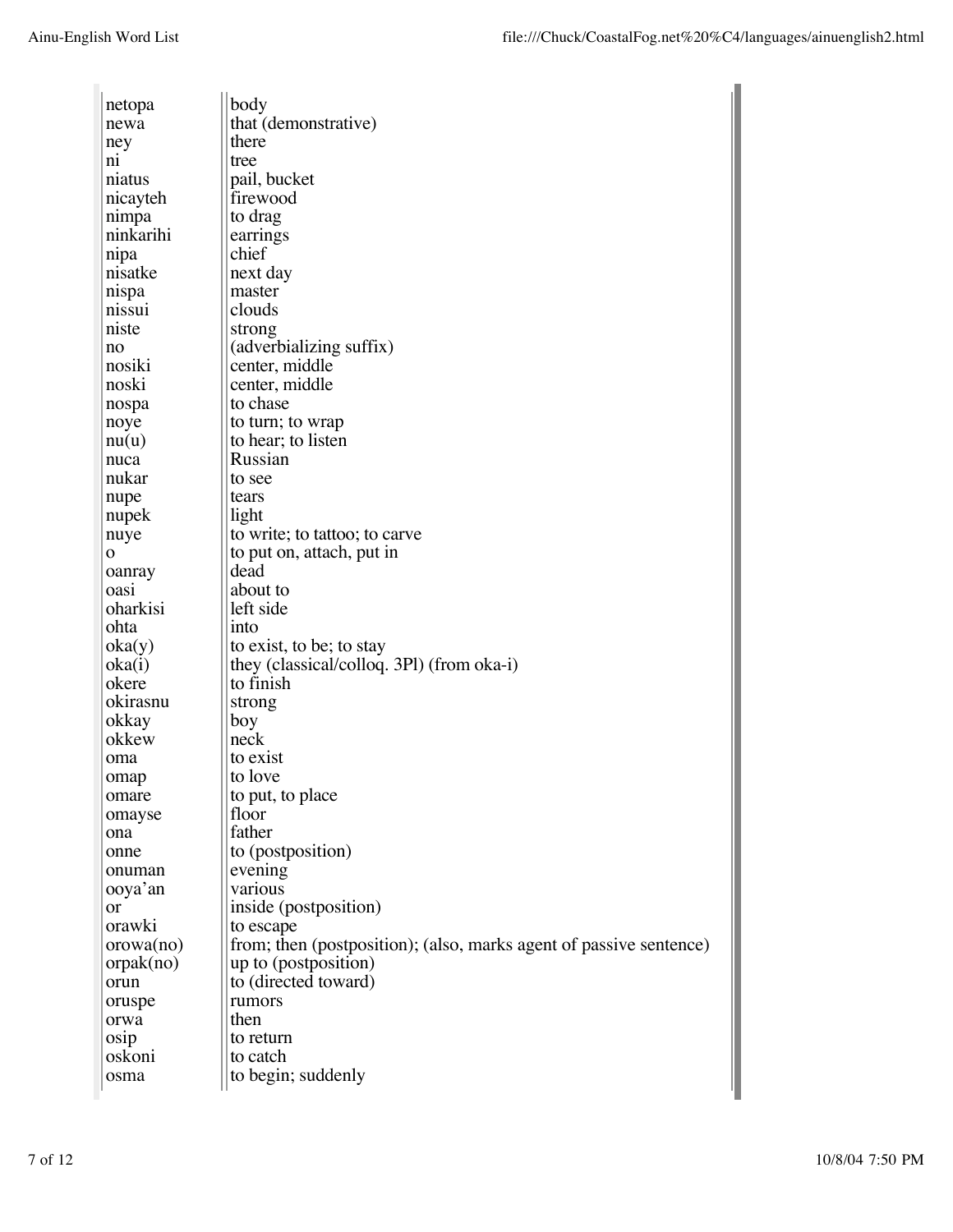| osura           | to throw                            |
|-----------------|-------------------------------------|
| oterke          | to step                             |
| otta            | in, at (postposition)               |
| otu             |                                     |
|                 | many<br>next                        |
| oya             | (inanimate[?] plural object suffix) |
| pa              | (iterative suffix)                  |
| pa              | to return (to a place), to go back  |
| pa              |                                     |
| page            | to go                               |
| pakes           | cup<br>to carry (on one's back)     |
| pakkay<br>pakno | until                               |
| paknonekor      | and then                            |
|                 |                                     |
| paraparak       | to cry                              |
| pas             | downstream<br>to tell old stories   |
| paskuma         |                                     |
| patek           | only                                |
| paye            | to go                               |
| paykar          | Spring (season)                     |
| paykaran        | to become Spring                    |
| $pe(-p)$        | (nominalizing suffix--'one who')    |
| pekon nupe      | sparkling tears (from pekor nupe)   |
| pekor           | sparkling                           |
| pes             | upstream                            |
| pewre           | young                               |
| pewrep          | bear (animal)                       |
| pewrekur        | young person                        |
| pici            | to miss one's footing<br>male       |
| pinne           |                                     |
| pirika          | good                                |
| pirka           | pretty; good, well                  |
| pirkaike        | goodness; good thing/person         |
| pirkap          | rich person<br>both                 |
| piskami         |                                     |
| piskan          | surrounding<br>child                |
| poho            |                                     |
| pok             | under, below (postposition)         |
| pokisir         | leg                                 |
| pom menoko      | small girl (from pon menoko)        |
| pompe           | small thing (from pon-pe)           |
| pon             | small, young                        |
| pone            | bone                                |
| ponno           | slightly<br>child                   |
| pooho           |                                     |
| poro            | big, great                          |
| poroike         | bigness; big thing/person           |
| poronno         | a lot of, much, many<br>cave        |
| poru            |                                     |
| poso            | through                             |
| poy seta        | small dog (from pon seta)           |
| poy yuk         | small deer (from pon yuk)           |
| puni            | to lift                             |
| pusa            | knot                                |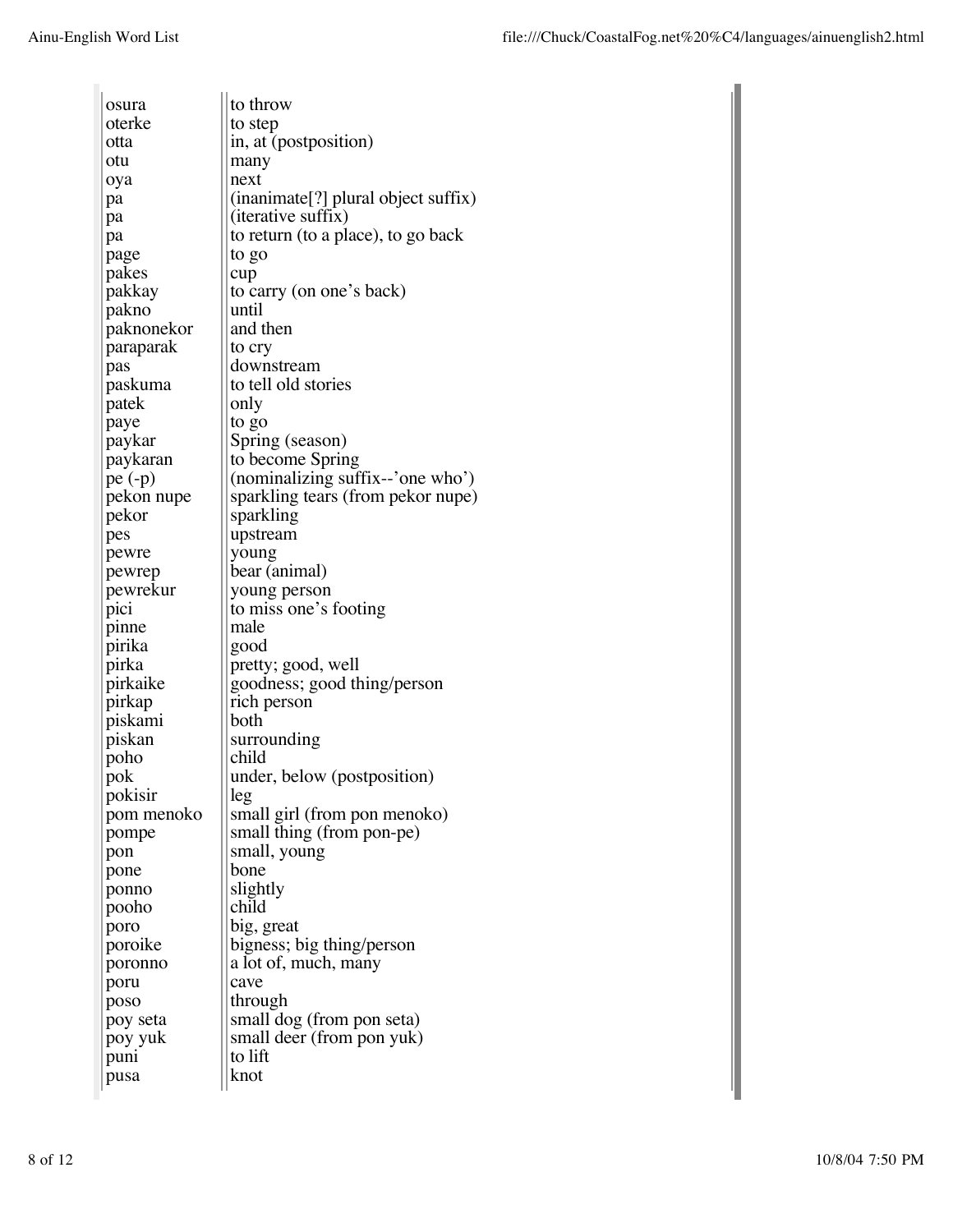| rakko             | otter                                     |
|-------------------|-------------------------------------------|
| ram               | breast                                    |
| ram               | feelings                                  |
| ramu              | to think; mind                            |
| ramuan            | wise (literally "mind exists")            |
| ramusak           | foolish (literally "mind is lacking")     |
| ran               | to go down, to descend                    |
| ranke             | and                                       |
|                   | to fall                                   |
| rap               | beam (of a house)                         |
| raskitay<br>ratki |                                           |
|                   | to hang, to be suspended<br>to die        |
| ray               |                                           |
| rayap             | surprised                                 |
| rayke             | to kill                                   |
| re                | (causative suffix)                        |
| re                | three                                     |
| reekoh            | a lot, many; really                       |
| ren               | three                                     |
| renkayne          | a lot, many                               |
| rep(un)           | offshore                                  |
| rera              | wınd                                      |
| reska             | to raise (livestock)                      |
| resu              | to raise (a child)                        |
| retan             | white                                     |
| rik               | to go up, to ascend                       |
| ri(ki)            | high                                      |
| riskani           | both sides                                |
| ro                | (sentence-final particle meaning "Let's") |
| rok               | (perfective)                              |
| rok               | to sit                                    |
| ronnu             | to kill                                   |
| rorumpe           | to fight                                  |
| roski             | high                                      |
| rototke           | successive                                |
| rototo            | successive                                |
| ru                | road                                      |
| rusuy             | to want                                   |
| ruwe              | trace                                     |
|                   | strong (as wind)                          |
| ruy<br>sak        | to be lacking; to be without              |
| sake              | wine                                      |
|                   | to descend                                |
| san               | beach                                     |
| sanota            |                                           |
| santuku           | hilt                                      |
| sapa              | head                                      |
| sapo              | older sister                              |
| sar               | tail                                      |
| sat               | to dry (intrans.)                         |
| satke             | to dry (trans.)                           |
| se                | to carry                                  |
| sekor             | thus, so                                  |
| seta(ha)          | dog                                       |
| S1                | (reflexive suffix)                        |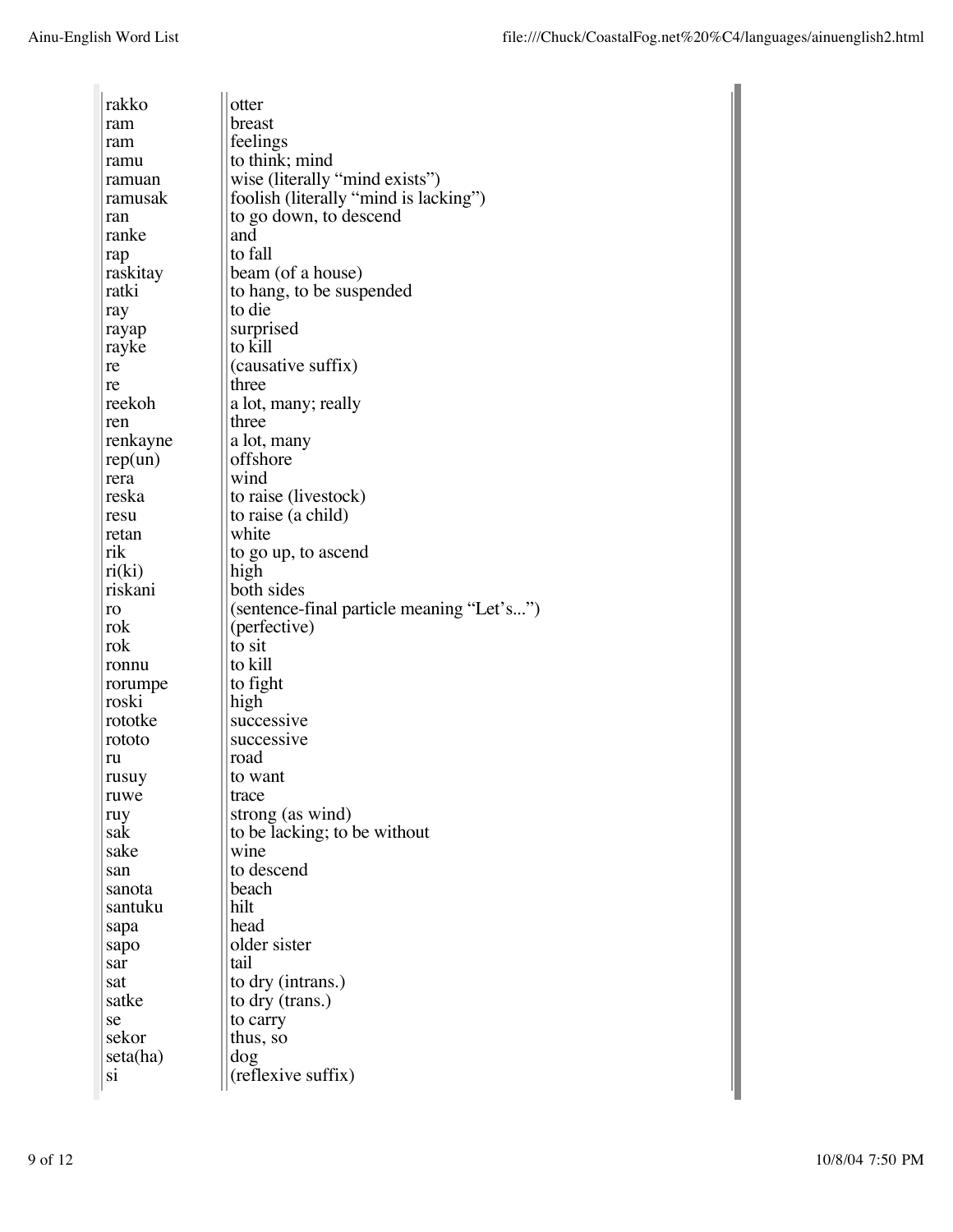| siatuy     | ocean                                             |
|------------|---------------------------------------------------|
| sikanna    | dragon                                            |
| sik(ihi)   | eye                                               |
| siko       | to be born                                        |
| simakoray  | to pass away (die)                                |
| sine       | one                                               |
| sinean     | one; certain                                      |
| sineani    | one place; a certain time                         |
| sinen      | alone                                             |
| sınnam     | coldness                                          |
| sır        | (ambient prefix)                                  |
| sır        | mountain                                          |
| sır        | weather                                           |
| S1r        | sight (of something)                              |
| sirepa     | to arrive                                         |
| siretok    |                                                   |
| siretokkor | beauty<br>beautiful (litterally "to have beauty") |
|            | narrow                                            |
| sirhutne   | to dawn                                           |
| sirpeker   |                                                   |
| sirsesek   | hot                                               |
| sisam      | Japanese                                          |
| sitayki    | to dump                                           |
| siyeye     | to get sick                                       |
| ske        | to knit                                           |
| SO         | trom                                              |
| somo       | not (adverb--goes before the verb); "Don't"       |
| sonno      | really                                            |
| sosiekatta | to take out                                       |
| soy        | outside (of) (postposition)                       |
| soyne      | to go outside                                     |
| sukup      | young                                             |
| suma       | rock                                              |
| suop       | box                                               |
| suy        | to sway (transitive)                              |
| ta         | in, at; to (postposition)                         |
| ta         | to draw (water)                                   |
| taa        | this (demonstrative)                              |
| tam        | sword                                             |
| tampako    | tobacco                                           |
| tampe      | this (thing); that                                |
| tan        | this (demonstrative)                              |
| tani       | now                                               |
| tankur     | this person                                       |
| tanne      | long                                              |
| tap        | shoulder                                          |
| tapan      | such                                              |
| tara       | those (demonstrative)                             |
| tawki      | to strike                                         |
| te         | here                                              |
| tek        | hand                                              |
| tek        | a little (suffix)                                 |
| tepeka     | here                                              |
| terke      | to run (operate); to jump                         |
|            |                                                   |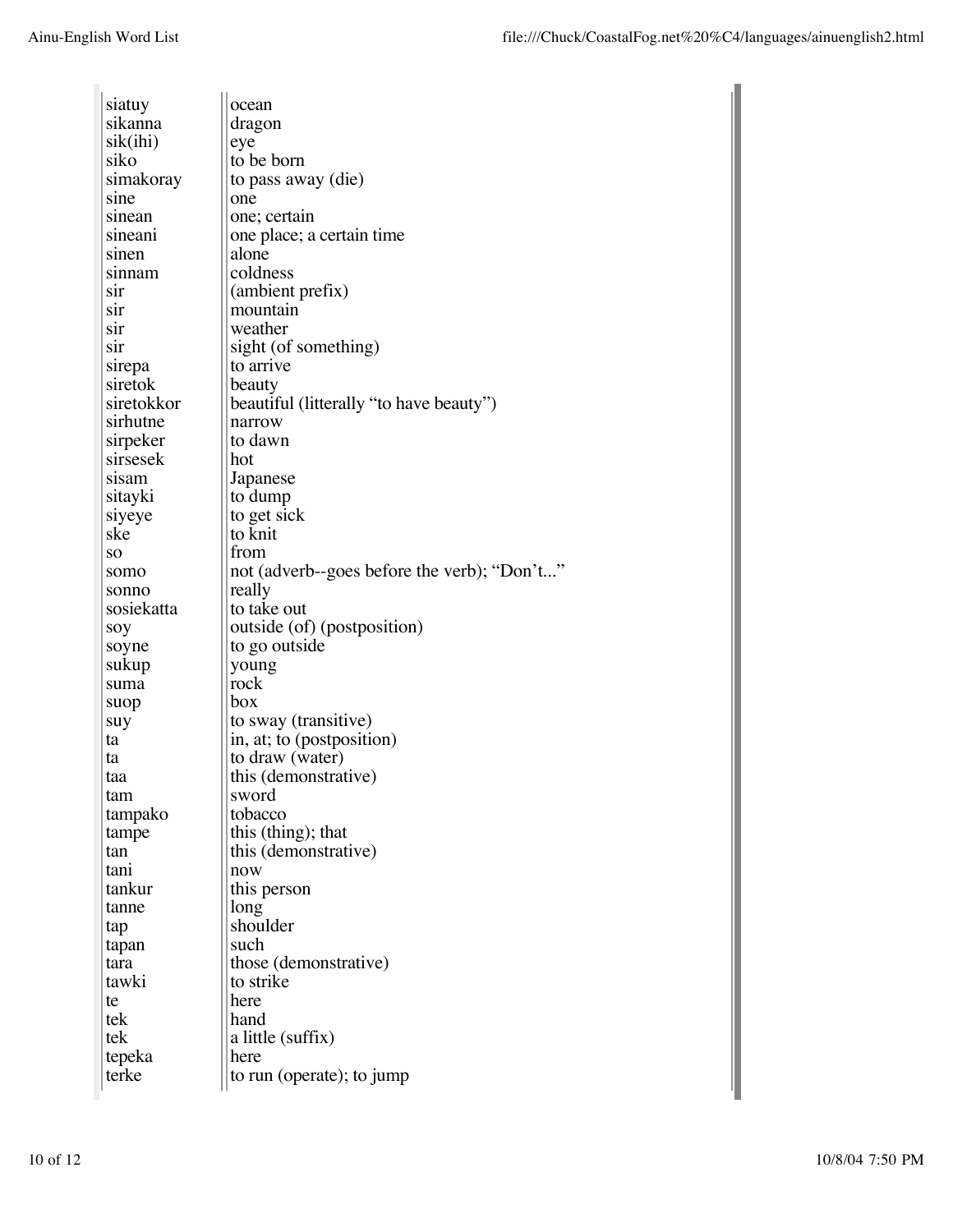| toan             | that (demonstrative)                                 |
|------------------|------------------------------------------------------|
| tom              | inside                                               |
| tomi             | sword                                                |
| tomte            | to beautify                                          |
| tono             | sir                                                  |
| tonoto           | wine                                                 |
| tope             | milk (cow's)                                         |
| totto            | mother                                               |
| toy              | land                                                 |
| toyko            | thoroughly                                           |
| tresi            | younger sister                                       |
| tu               | many                                                 |
| tumı             | war; to fight                                        |
| tumikoro         | war                                                  |
| tumpaorun        | inside                                               |
| tumpu            | room                                                 |
| tunas            | fast; quickly                                        |
| tura             | to accompany; with (postposition)                    |
| turasno          | quickly                                              |
| turen            | to bless                                             |
| tures(i)         | sister                                               |
| turi             | to stretch                                           |
| turse            | to fall                                              |
| tup              | two                                                  |
| tuy              | woven                                                |
| tuye             | to cut                                               |
| tuye             | to turn                                              |
|                  | far                                                  |
| tuyma            |                                                      |
| tuymamo          | far away<br>to slash                                 |
| tuyu             |                                                      |
| u-               | (reciprocal prefix)                                  |
| uwekot           | to fall                                              |
| uk               | to tie; to grapple                                   |
| uk(o)            | to pick                                              |
| ukoyki           | to fight                                             |
| umma             | horse                                                |
| un               | to; toward (postposition)                            |
| un               | to be (copula)                                       |
| unarpe           | aunt                                                 |
| uni              | us (excl.) (colloq. 1Pl intrans. verbal obj. prefix) |
| unukar           | to hold a meeting                                    |
| unuypa wakka     | tattooing water                                      |
| upaskuma         | to tell old stories                                  |
| upsor(oke)       | inside (postposition)                                |
| urepet           | toe                                                  |
| uriwahne         | brothers                                             |
| us               | to wear                                              |
| $\text{usa(an)}$ | various                                              |
| usiwnekoro       | to retain (a servant)                                |
| usor             | lagoon                                               |
| utarorkehe       | comrades                                             |
| utur             | between (postposition)                               |
| uwasuranı        | to talk about rumors to each other (from u-asur-ani) |
|                  |                                                      |